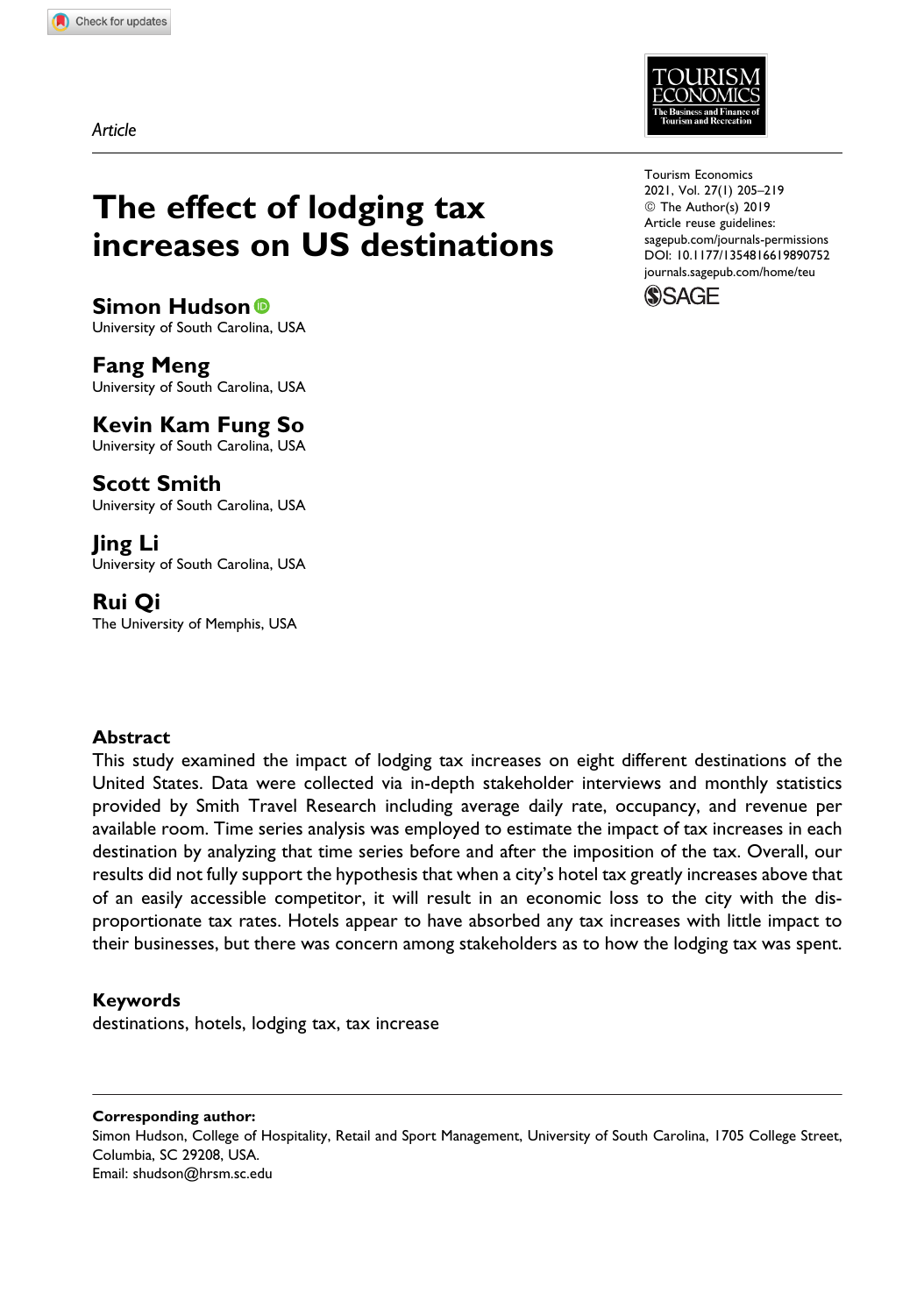# **Introduction**

A hotel lodging tax is a tax placed on each night's stay at a hotel and may also be called a tourist tax, room tax, bed tax, or sales tax. Because most lodging taxes are characterized as "ad valorem"—meaning they are charged as a percentage of the room rate rather than as a flat fee they generate substantial revenue. In 2017, for example, New York City took in US\$582.5 million in lodging tax revenue, up over US\$200 million since 2010 (Hazinski et al., 2018). Most lodging taxes are used for general fund purposes to promote convention and tourism and to finance public facilities. In fact, travelers pay a large share of state tourism budgets, with lodging and traveler sales taxes contributing 90.5% of the total of US\$837.6 million budgeted for fiscal 2013–2014 (Povich, 2015). However, there are a number of states and municipalities where travel tax revenue is not primarily directed to travel and visitor amenities or to general revenue (Global Business Travel Association, 2013).

The lodging tax, as all other taxes, was created as a way to increase government revenues. Instead of increasing taxes on local residents (property taxes for example), state and local governments turned to the nonvoters. While the legal incidence of the tax may fall on the travelers, the economic burden of the lodging tax is shared by both providers of lodging accommodations and their guests. A lodging tax raises the room rate, and depending on the elasticity of supply and demand for the room, the hotel manager may not be able to increase rates by the full amount of the tax (Hazinski and Moon, 2016). Mak (2015) found that full "forward shifting" is unlikely, and Hiemstra and Ismail (1993) found that guests ultimately pay over six times as much of the tax as does the lodging industry. This means that about 86% of the total tax is paid by the guests and about 14% of the total must be absorbed by the industry by either lower room rates or reduced occupancy.

Lodging tax rates can vary from city to city and even from neighborhood to neighborhood. For instance, all Manhattan hotels generally have a 14.75% occupancy tax rate but rates within Los Angeles are different; tax rates are 15.5% in Hollywood while in Santa Monica occupancy tax run at 14.0%.

#### **What happens when the lodging tax is increased?**

Lodging taxes are regularly increased (Povich, 2015). The Las Vegas Strip, for example, recently increased rates from 12% to 13.38% in March 2017. In some cases, the tax burden—on top of high airfares and room rates—is significant enough to make some travelers alter their plans, cut their stay short, or seek out cheaper properties (White, 2011). US Travel's Travel Tax Institute found that in 2011, 49% of travelers had altered their plans due to higher travel taxes, by staying at lessexpensive hotels, spending less on shopping and entertainment, and visiting during the off-season (Hotel Interactive, 2011).

Raising taxes too high can also make a destination less attractive for large event bookings or price-wary groups (Anderson, 2015; Povich, 2015). For this reason, cities are sometimes cautious in escalating taxes for out-of-towners (Cetin et al., 2017). San Francisco contemplated raising its 15.5% hotel tax in 2010 by an additional two percentage points but rejected the measure after vociferous criticism from local businesses (White, 2011). One study in Turkey found that tourists are more likely to pay an additional amount of tax when this is earmarked for improvements in their experiences, but they are reluctant to take on a liability concerning matters relating to destination sustainability (Cetin et al., 2017). The researchers also found that when tourists are able to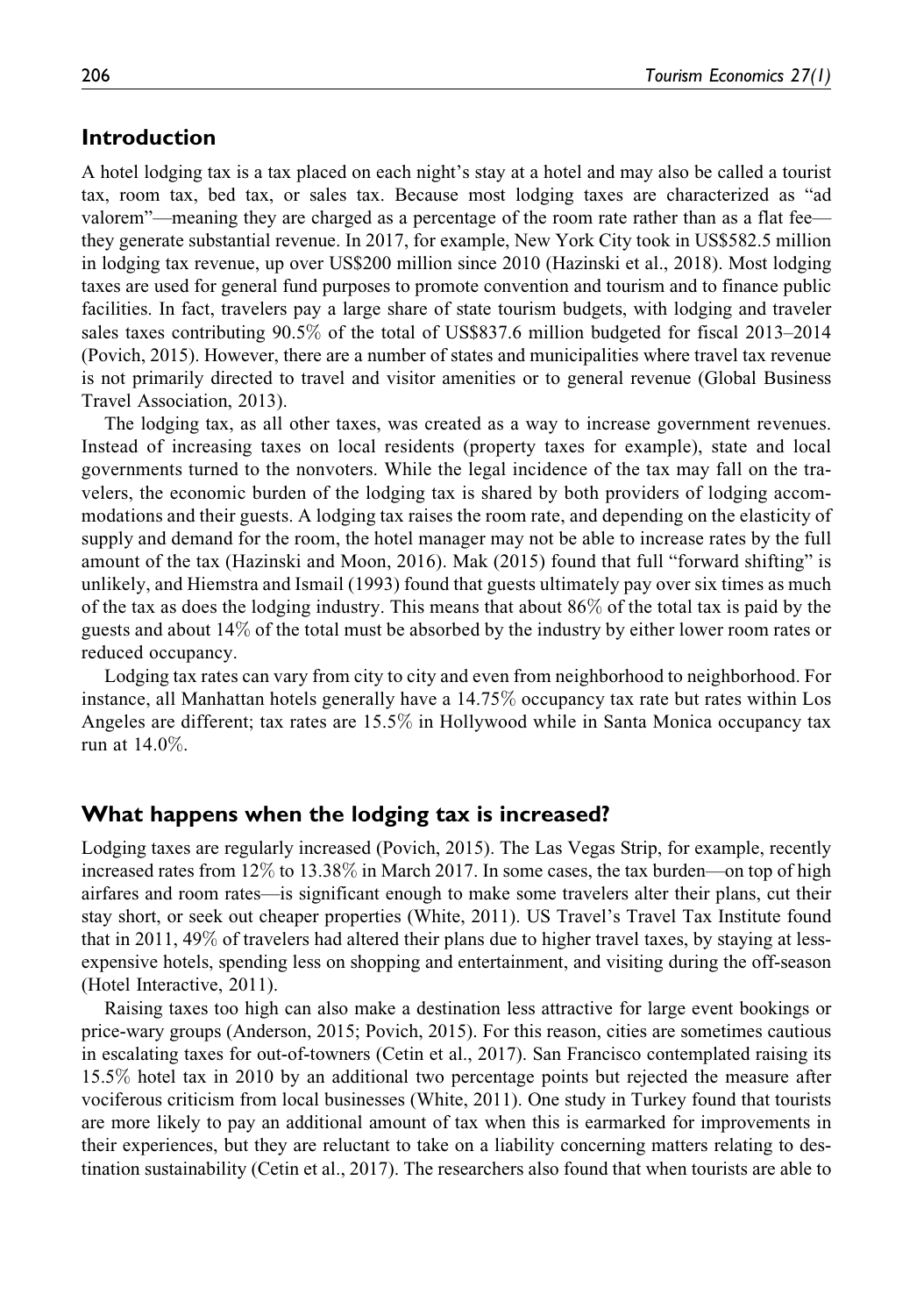decide where the finances are spent, they would be more than willing to pay a tax. In their study, improvements in experiences were grouped under general infrastructure, tourism infrastructure, tourist services, and community welfare themes.

Other studies show that sensitivity to lodging taxes depends on whether the area is a tourist destination and whether there are hotels of the same class or status with similar amenities in a neighboring jurisdiction with lower lodging taxes. In the latter case, the difference in lodging taxes could hurt hotels in locations with higher tax rates, particularly those whose main business is hosting conventions and business travelers (TACIR, 2016). Hotels in jurisdictions with higher tax rates may find it necessary to lower their room rates to remain competitive. These hotels themselves may come under pressure from the convention and conference booking industry to lower their rates. For example, when combined sales and lodging tax rates in the city of New York reached 21.25% in 1990—the highest rate in the country and more than twice the average rate for major US cities—convention organizers boycotted the city. Although, according to the Independent Budget Office of the City of New York, demand for hotel rooms was still increasing strongly and boosting tax receipts 4 years later, the State of New York repealed its 5% lodging tax, and the city reduced its rate from 6% to 5%, making the overall rate 15.25%. Following the reduction, tourism and tax revenues surged, but room rates also rose.

Hypothesizing that a new lodging tax would lead to competitive disadvantage of a hotel group against other adjacent groups unaffected by tax, Lee (2014) examined the effect of a lodging tax on hotel performance in the Midland–Odessa lodging market. Using a random effects spatial model, Lee found significant evidence of competitive disadvantage created by the adoption of the lodging tax (and thus higher prices) for Midlands hotels. Hotels in the Midlands performed worse on average than the hotels in Odessa after introduction of the new hotel occupancy tax (HOT). Collins and Stephenson (2018) similarly found a negative impact on room rates after an increase in hotel room tax. They analyzed the effect of a US\$5 lodging tax imposed in Georgia in 2015 using monthly hotel occupancy and price data from 50 states. The results indicated that the tax reduced the number of rooms rented in Georgia by about 92,000 per month and that hotel operators were not able to fully shift the tax to travelers.

Despite the evidence above, few empirical studies have attempted to provide a scientific assessment quantifying the impact of increasing lodging tax. In fact, there are some that suggest that if the revenues from increased lodging taxes are spent wisely, it can actually result in a boost to tourism and economic development (Anderson, 2015). Bonham et al. (1992) employed interrupted time series analysis to estimate ex post the impact of a hotel room tax increase in Hawaii on real net hotel revenues by analyzing that time series before and after the imposition of the tax. They found that tax had a negligible effect on real hotel revenues, suggesting that this was because a 5% increase in lodging expenditures represents less than 1.5% of the total cost of a typical vacation in Hawaii.

Other studies have estimated that if 2% were added to existing lodging tax rates, it would result in a reduction in room sales and associated visitor spending of between 2% and 5% (AHLEF, 2008; American Economics Group, 1998; TACIR, 2016). The American Hotel Foundation study of 1998 suggested that such a tax increase would raise an additional US\$1208.5 million from hotel guests but cause the loss of US\$1488.7 million in other state and local taxes paid by all industries and workers affected by reduced visitor spending. The net results would be a US\$280.2 million loss in combined sales and local tax collections. A study conducted by American Hotel & Lodging Educational Foundation (AHLEF) in 2008 suggested a similar increase in lodging tax (e.g. from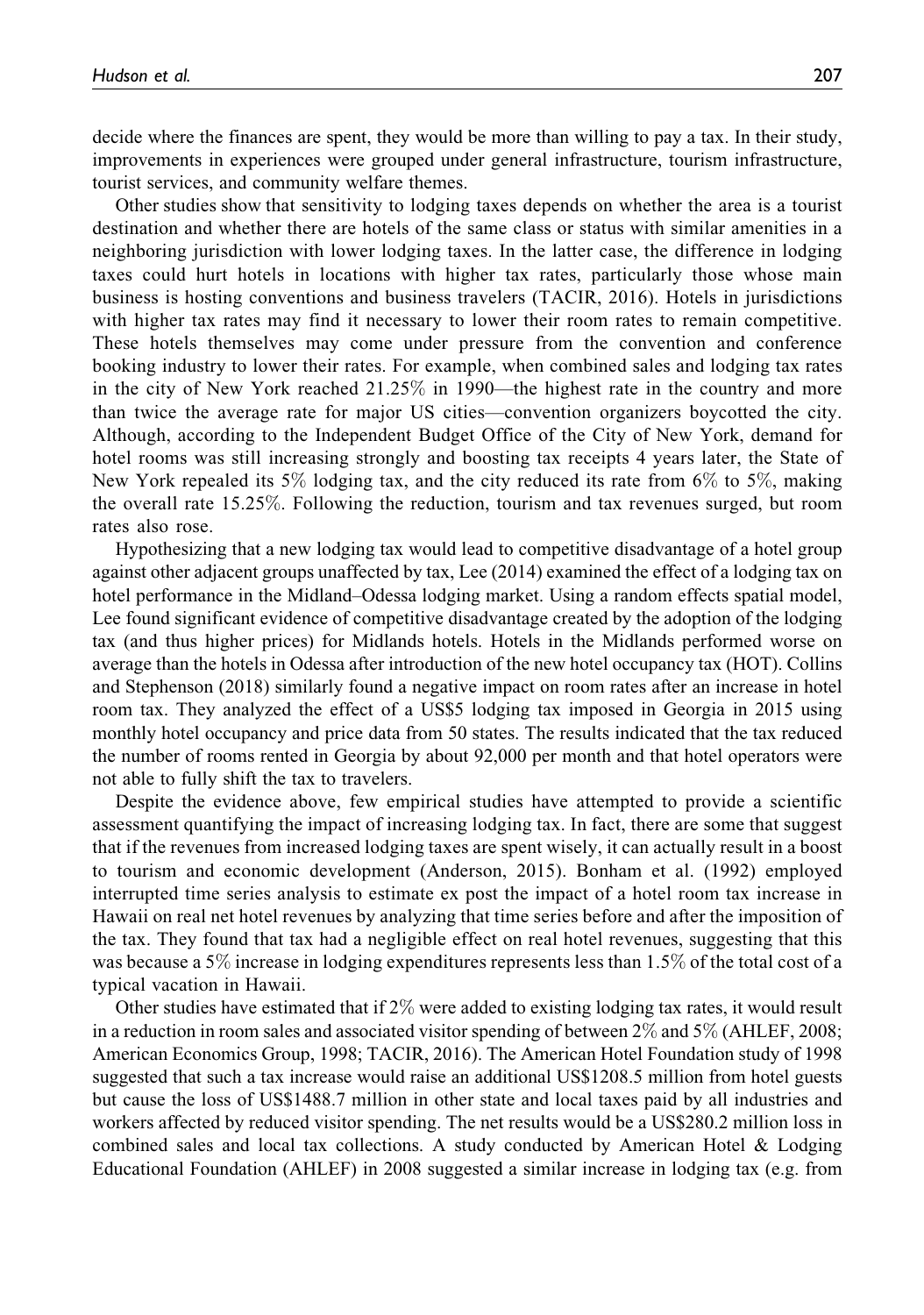12.6% to 14.6%) would mean a reduction in jobs of 327,000 and a decrease in state and local taxes of US\$1212 million, offsetting the US\$2591 million in room taxes, for a net of US\$1379 million, about one-half of the added revenue expected from the room tax alone.

# **Objectives**

Clearly the research on the implementation of a lodging tax is still maturing and worthy of further study (Cetin et al., 2017), and there continues to be much controversy and confusion related to the imposition of such taxes (Nemerofsky, 2001). The key objective of this study therefore was to extend this line of research and determine the impact of hotel tax increase on certain cities that raised their lodging tax "too high." The proposed hypothesis is that when a city's hotel tax greatly increases above that of an easily accessible competitor, it will result in an economic loss to the city with the disproportionate tax rates.

## **Methodology**

The study utilized a mixed-method research approach, which included in-depth qualitative interviews and secondary data collected as factual industry statistics. Qualitative research has been recognized to have incomparable advantages to provide in-depth, rich information. As noted by Walsh (2003), "A good way to explore the full dimension of a problem is to examine it first hand, with field-based, qualitative research ... " (Walsh, 2003: 66). In addition, the mixed method approach has received increased attention in the past decade, and research that utilizes more mixed method designs and multiple diverse data analysis is considered high quality (Yoo et al., 2011).

The focus of this study was cities/states that have increased their lodging taxes disproportionately (compared to competitors), and after consultation with the American Hotel  $\&$ Lodging Association, seven cities and one state were chosen to study: Chicago, IL, Atlanta, GA, Huntsville, AL, Riverside, CA, El Paso, TX, Cincinnati, OH, Gilbert, AZ, and the state of Maine. Data were collected in two ways. Firstly, members of the research team traveled to each of the eight destinations to conduct in-depth interviews with various stakeholders such as hotel managers, destination marketing organizations (DMOs), key persons in hospitality and tourism organizations, and so on. An effort was made by the research team to interview a cross section of stakeholders in each destination. For example, in Maine, the six interviewees were from a Tourism Association, an Innkeepers Association, a Hotel, a Bed & Breakfast, and a Convention & Visitor's Bureau. A snowballing technique was employed for each chosen city/state, whereby research participants were asked to recommend other participants for the study, based on their expertise regarding lodging tax in that destination.

The same questions were asked in each destination. Respondents were asked for example:

- 1. What is the hotel lodging tax in your city/destination, and what is the money used for (i.e. is it used to promote tourism or to build facilities or for general funding?)
- 2. Is the tax high compared to your competitors?
- 3. When lodging tax is increased here, do you think that increase is passed on to the visitor, or do hotels keep room rates the same to remain competitive?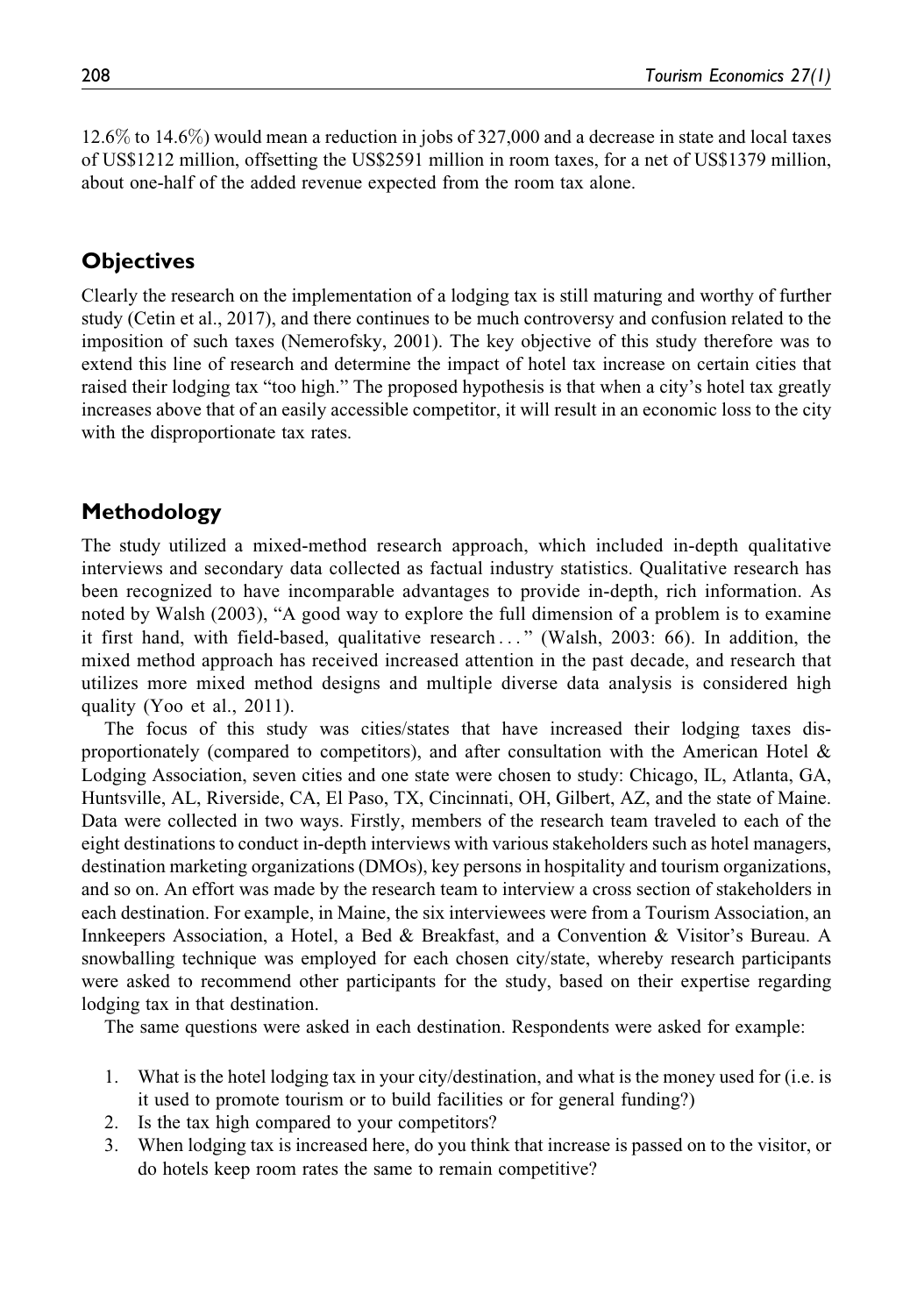- 4. Do you think the tax deters some visitors (e.g. leisure or big groups/meetings) from coming here? If so, is there any evidence for this?
- 5. Alternatively, do you think the tax increases make travelers change their plans by staying in less-expensive hotels or spending less in restaurants etc.?

In addition to the in-depth interviews, for each destination the research team collected the monthly average daily rate (ADR), occupancy, revenue per available room (RevPAR), room supply, and room demand 2 years before the increase and 2 years after, and the statistics from those of competitors (for each destination at least three competitors were identified by stakeholders in the interviews). The secondary data were obtained from Smith Travel Research (STR), a company that tracks supply and demand data for the hotel industry. To control the potential influence of the overall economic environment on hotel revenues, the quantitative analysis employed monthly data from 2010 to 2015 for all destinations. If a destination increased the tax twice during this period, only time series before and after the first increase was analyzed in the quantitative models. The tax increase  $(TAX)$  was coded as 0 if the month was before the tax increase, while it is coded as 1 if the month was during or after the tax increase. Seasonality was also taken into account due to its ability to cause volatility for hotel demand and revenue (Ampountolas, 2018). Competitors' average hotel rate (COMPSET) was measured by averaged ADR of the competitive destinations. All continuous variables were taken natural logarithm before building statistical models. To account for the dynamic interrelationships between these variables, the current study employed the vector autoregressive (VAR) model and vector error correction model (VECM). For model selection, the ADF unit root test was performed to check whether the variables were stationary (Dickey and Fuller, 1979). VAR model was selected if all variables were stationary. If not, Phillips and Ouliaris cointegration test was further conducted (Phillips and Ouliaris, 1990). VECM was selected if cointegration existed. If not, all variables were taken differences and the process was repeated.

On this basis, the models investigated how increases in lodging tax affect occupancy (model 1), ADR (model 2), and RevPAR (model 3) using monthly data from the STR database. The models accounted for the seasonality factor as well as the endogenous relationships between supply, demand, and other related variables.

OCCUPANCY<sub>t</sub>  $\mathit{SUPPLY}_t$  $DEMAND_t$  $\overline{1}$ 6 4  $\overline{1}$  $\vert$  =  $\begin{array}{ccc} \pi^1_{11} & \pi^1_{12} & \pi^1_{13} \\ \pi^1_{21} & \pi^1_{22} & \pi^1_{23} \\ \pi^1_{31} & \pi^1_{32} & \pi^1_{33} \end{array}$  $\overline{1}$  $\overline{\phantom{a}}$  $\overline{1}$  $\overline{\phantom{a}}$  $OCCUPANCY_{t-1}$  $\textit{SUPPLY}_{t-1}$  $DEMAND_{t-1}$  $\overline{1}$  $\left| \right|$  $\overline{1}$  $\Big\vert + TAX + SEASONALITY +$ u<sub>OCCUPANCY,t</sub>  $u_{SUPPLY,t}$  $u_{DEMAND,t}$  $\overline{1}$  $\overline{\phantom{a}}$  $\overline{1}$  $\overline{1}$  $\overline{1}$  $(1)$ 

$$
\begin{bmatrix}\nADR_t \\
SUPPLY_t \\
DEMAND_t\n\end{bmatrix} = \begin{bmatrix}\n\pi_{11}^1 & \pi_{12}^1 & \pi_{13}^1 \\
\pi_{21}^1 & \pi_{22}^1 & \pi_{23}^1 \\
\pi_{31}^1 & \pi_{32}^1 & \pi_{33}^1\n\end{bmatrix} \begin{bmatrix}\nADR_{t-1} \\
SUPPLY_{t-1} \\
 DEMAND_{t-1}\n\end{bmatrix} + TAX + SEASONALITY + \begin{bmatrix}\nu_{ADR,t} \\
u_{SDPPLY,t} \\
u_{DEMAND,t}\n\end{bmatrix}
$$
\n(2)

$$
\begin{bmatrix}\nREVPAR_t \\
SUPPLY_t \\
DEMAND_t\n\end{bmatrix} = \begin{bmatrix}\n\pi_{11}^1 & \pi_{12}^1 & \pi_{13}^1 \\
\pi_{21}^1 & \pi_{22}^1 & \pi_{23}^1 \\
\pi_{31}^1 & \pi_{32}^1 & \pi_{33}^1\n\end{bmatrix} \begin{bmatrix}\nREVPAR_{t-1} \\
SUPPLY_{t-1} \\
 DEMAND_{t-1}\n\end{bmatrix} + TAX + SEASONALITY + \begin{bmatrix}\nu_{REVPAR,t} \\
u_{SUPPLY,t} \\
u_{DEMAND,t}\n\end{bmatrix}
$$
\n(3)

where  $t$  refers to the time.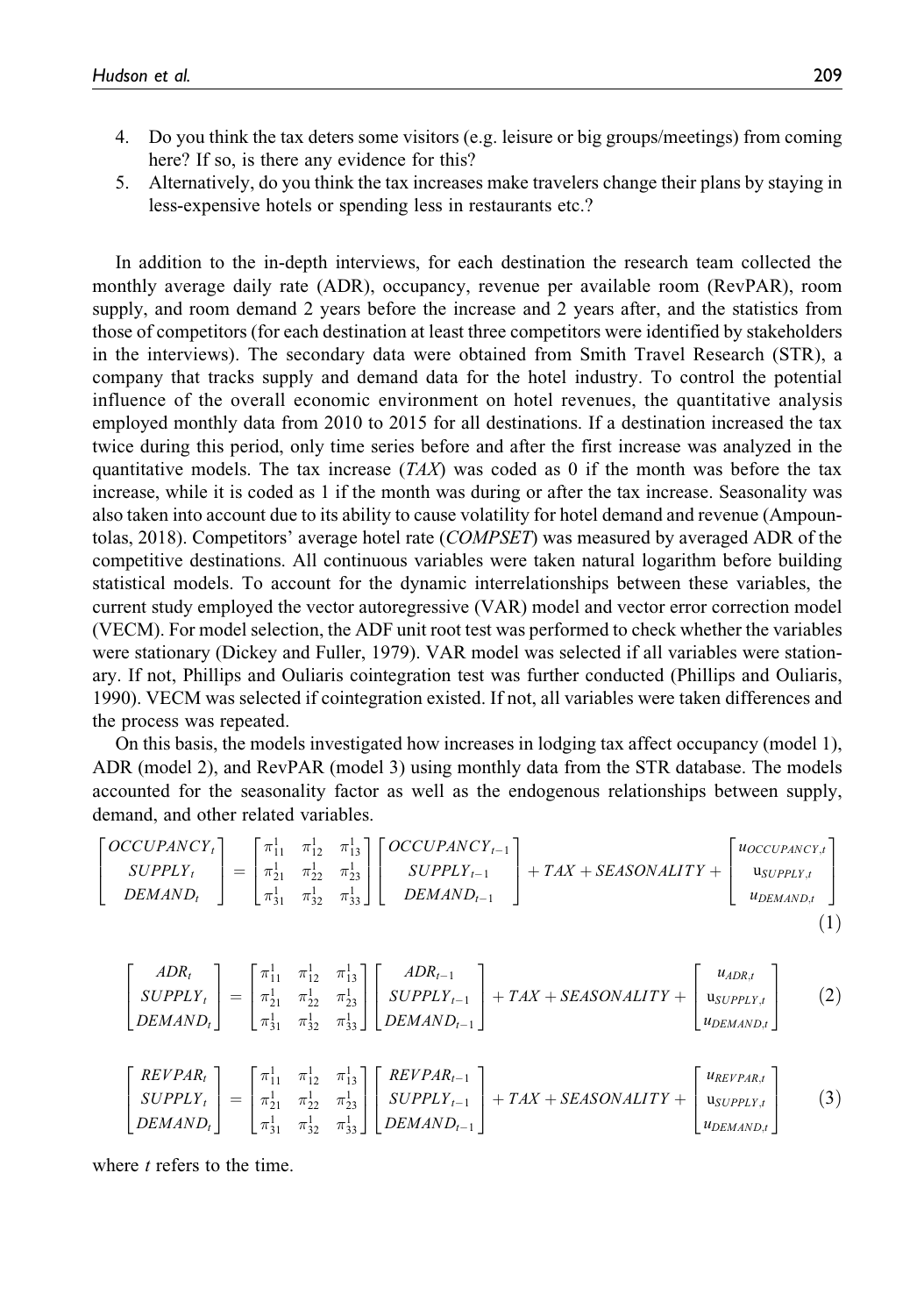When the hotel rates of competitors are considered in the analysis, results provide additional insights into the impact of lodging tax increases for each destination. In the following time series models (models 4–6), competitors' average hotel rate (ADR of the competitor set) has been included in the models to account for the interaction among hotel revenue indicators of the destination and hotel rate of its competitors. In addition, the destination's supply data have been dropped from the model due to limited degree of freedom and relative stability of the supply.

$$
\begin{bmatrix}\nOCUPANCY_t \\
COMPSET_t \\
DEMAND_t\n\end{bmatrix} = \begin{bmatrix}\n\pi_{11}^1 & \pi_{12}^1 & \pi_{13}^1 \\
\pi_{21}^1 & \pi_{22}^1 & \pi_{23}^1 \\
\pi_{31}^1 & \pi_{32}^1 & \pi_{33}^1\n\end{bmatrix} \begin{bmatrix}\nOCUPANCY_{t-1} \\
COMPSET_{t-1} \\
DEMAND_{t-1}\n\end{bmatrix} + TAX + SEASONALITY + \begin{bmatrix}\nu_{OCUPANCY,t} \\
u_{COMPSET,t} \\
u_{DEMAND,t}\n\end{bmatrix}
$$
\n(4)

$$
\begin{bmatrix} ADR_t \\ COMPSET_t \\ DEMAND_t \end{bmatrix} = \begin{bmatrix} \pi_{11}^1 & \pi_{12}^1 & \pi_{13}^1 \\ \pi_{21}^1 & \pi_{22}^1 & \pi_{23}^1 \\ \pi_{31}^1 & \pi_{32}^1 & \pi_{33}^1 \end{bmatrix} \begin{bmatrix} ADR_{t-1} \\ COMPSET_{t-1} \\ DEMAND_{t-1} \end{bmatrix} + TAX + SEASONALITY + \begin{bmatrix} u_{ADR,t} \\ u_{COMPSET,t} \\ u_{DEMAND,t} \end{bmatrix}
$$
 (5)

$$
\begin{bmatrix}\nREVPAR_t \\
COMPSET_t \\
DEMAND_t\n\end{bmatrix} = \begin{bmatrix}\n\pi_{11}^1 & \pi_{12}^1 & \pi_{13}^1 \\
\pi_{21}^1 & \pi_{22}^1 & \pi_{23}^1 \\
\pi_{31}^1 & \pi_{32}^1 & \pi_{33}^1\n\end{bmatrix} \begin{bmatrix}\nREVPAR_{t-1} \\
COMPSET_{t-1} \\
DEMAND_{t-1}\n\end{bmatrix} + TAX + SEASONALITY + \begin{bmatrix}\nu_{REVPAR,t} \\
u_{COMPSET,t} \\
u_{DEMAND,t}\n\end{bmatrix}
$$
\n(6)

where  $t$  refers to the time.

## **Results**

## *Case studies*

In total, 27 in-depth interviews were conducted in the eight destinations, and the following section summarizes the responses for each destination with respect to the five key questions referred to above. Maine's current tax rate on lodging is currently 9% and the state saw two increases between 2013 and 2018. Most of the tax goes back to the general fund, but 5% goes to the main office of tourism where it is invested in tourism marketing. Some stakeholders we spoke to believe that this funding model helps Maine and that marketing dollars raised are spent wisely to bring in more tourists. However, others said that more of the tax should go into marketing, and one interviewee said that most hoteliers are against the lodging tax going up. "It is a fairly contentious issue in the state and it's something that always comes up."

Maine keeps an eye on competitors and their tax rates, with New Hampshire, Vermont, and Massachusetts perceived as the closest competitors: "We are sensitive to what it is in the rest of the states," said one. Another said that cities like Portland can absorb a tax increase whereas accommodations in more rural areas cannot:

It really depends on where you are. When the rate went up to 9% people around the Sebago Lake region complained—many have a \$99 rate inclusive and now the tax goes up by 1 point and they don't feel they can go beyond that amount. They ended up absorbing the increase.

All interviewees in Maine agreed that tour groups are more sensitive to tax increases. "The motor coach industry is important for us, and there's some fear that a couple of percent could matter their bottom line, because they've run pretty razor-thin margins in that industry" said one.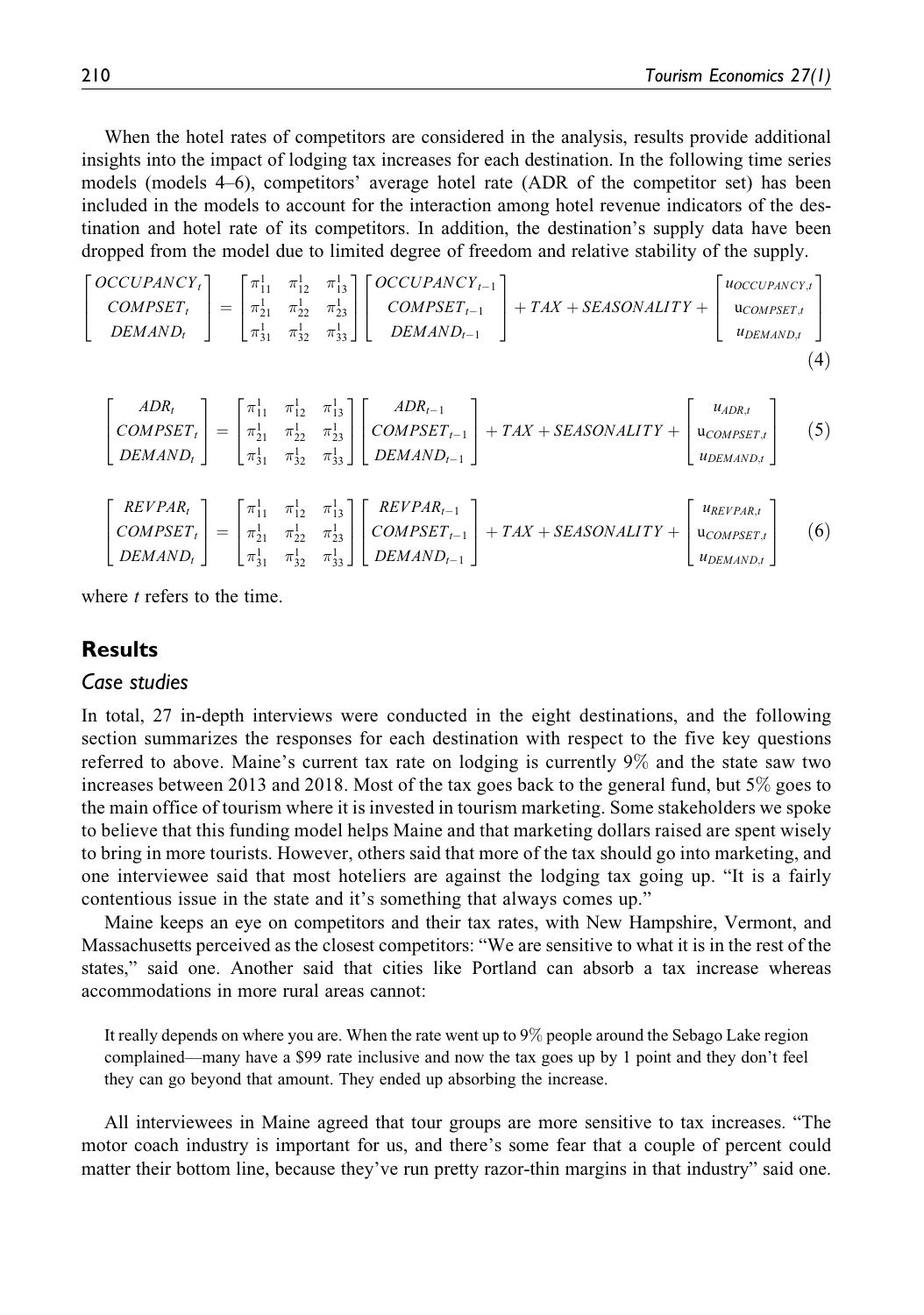Leisure travelers in Maine seem less sensitive but this depends on the state of the economy. "Back in 2009 there was certainly some sensitivity in the marketplace." Interviewees tended to agree that usually a tax increase won't deter visitors from coming but they might change their spending patterns. One couple who own a B&B in Maine said that only previous guests seemed to notice the change when taxes are increased, although they are hoping it doesn't increase again. They said that when it does increase, they pass it on to the visitor, and sometimes tourists will change their travel behavior because of the increase: "Some will reserve a cheaper room, and yes, will opt to save costs in other ways."

Chicago's current tax rate on lodging is 17.4% with the city having seen two increases in the last 6 years. The most recent 1% increase in 2016 generated US\$474 million of extra income yearly, which was earmarked largely for government worker pension costs. All interviewees in Chicago were concerned that Chicago has the highest tax among big cities, with some concerned as to how the tax was spent. "The tax is not coming back to tourism  $-$  it is being used to pay pension obligations, which have nothing to do with tourism. We are the agency that's generating the heads in beds, bringing people in but we were not receiving the benefit right now." However, there was a consensus that visitors, particularly business travelers, were not deterred by the high room tax: "The overall economic situation plays a more important role," said one.

Convention attendees and association members are less price sensitive as they need to travel to Chicago for business, especially international guests who pay for a total package rate so they just pay it and probably don't know what taxes are like."

Because the tax is something that hotels cannot control, their coping strategy is to "just make sure that the consumer is educated, to make sure on the billing that the taxes are clear. The consumer understands that hotels have control over the rates but not the taxes."

In Cincinnati, the lodging tax increased in 2013 from 8.27% to 11.77%. The hotel tax from visitors helped cover the construction debt of Cincinnati's Duke Energy Convention Center and the Sharonville Convention Center, and it currently infuses cash into marketing campaigns designed to drum up tourism and convention business. The Cincinnati USA Convention and Visitors Bureau uses some of its share of the tax to travel to trade shows and other events to promote the region. Interviewees in Cincinnati had different opinions on the impact of lodging tax. A few said the tax made no difference: "If they want to come to Cincinnati, they will come regardless there's a tax increase or not." In addition, hotel rate, rather than the taxes, seems more important to managers rather than the taxes, as hotels adjust rates based on demands and "the tax just passes straight to the guest" after the fact. However, others believe that high tax rates could influence consumer decisions and viewed northern Kentucky as a threat due to its low tax rate and funding model of its convention center.

What most people on the internet do is that they don't ever pick the first thing they look at—when they start comparing hotel to hotel, they'll see which total price is lower and they'll probably take that one.

One stakeholder was concerned about how the tax is spent: "We need to ensure the dollars are going towards to inbound tourist and conventions, not locals who want to go to a soccer game."

Riverside, California increased its lodging taxes from 11% to 13% between 2012 and 2014 to increase tourism funding and promote the destination. The city also planned on using the money to help repair aging buildings and replace city assets. Interviewees were generally not opposed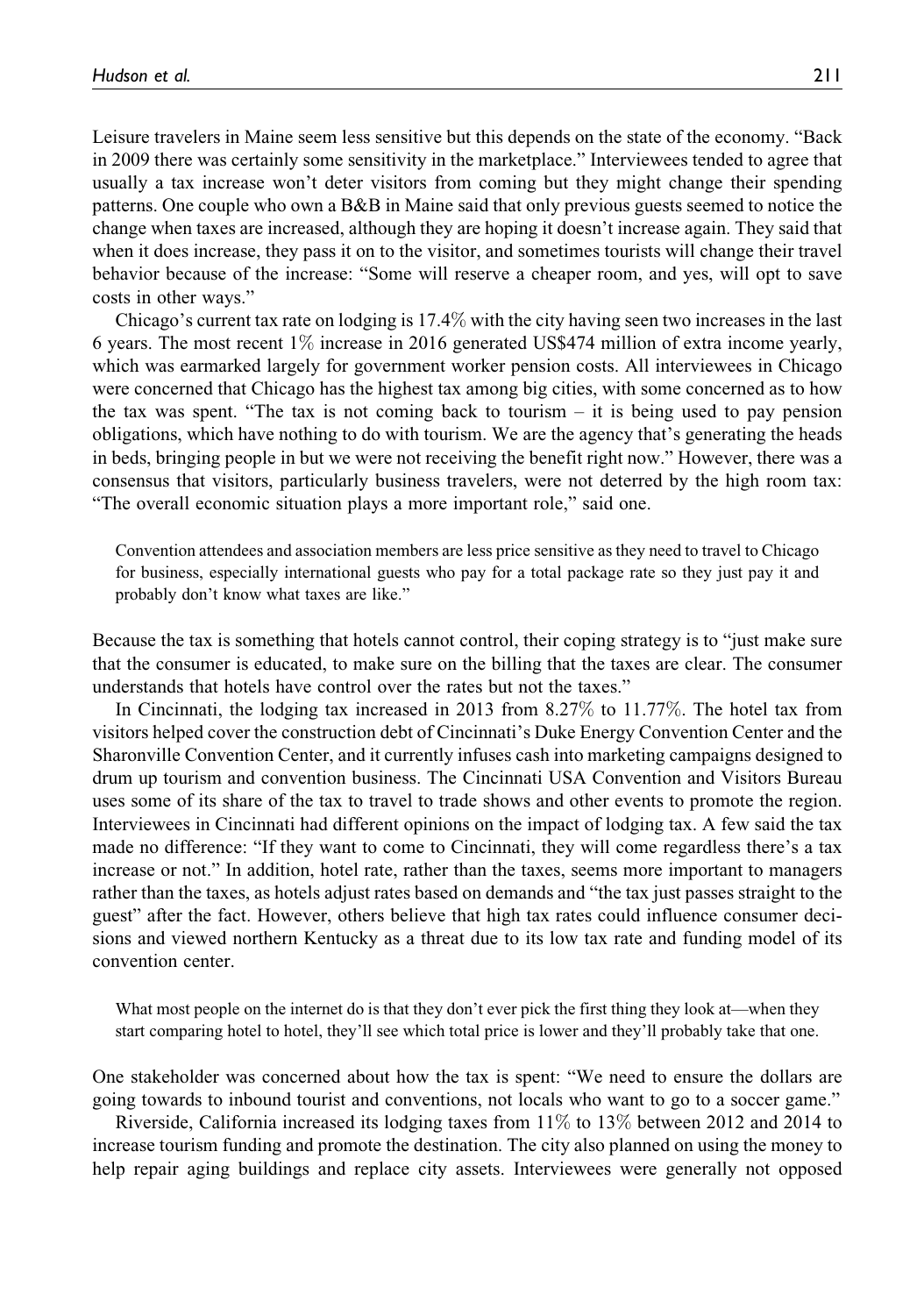to raising lodging tax as long as it generated more revenue for the Convention and Visitors Bureau (CVB) and results in more demand for the area. One said: "The only disagreement we would have is if our customers were to react negatively to any increase. Some people are concerned that businesses travel may be impacted." Another said: "I think again the majority of our guests are from California. So they expect the taxes to be high." One stakeholder interviewee suggested that having a lower lodging tax does not necessarily provide a competitive advantage:

If someone really wants to go to a destination type city like San Francisco or San Diego that has everything that those cities have to offer, they're going to be paying way more money—double maybe triple maybe quadruple what they are paying here. So the tax isn't really an issue, it is just an afterthought.

In El Paso, Texas, revenues from the state HOT go mostly to the state, with a small portion used to promote Texas. Local HOT revenues must be used to "directly enhance and promote tourism and the convention and hotel industry." In 2012, El Paso increased the city's HOT rate from 15.5% to 17.5% to support the funding of a new downtown baseball stadium. This made El Paso's occupancy tax the highest in the state of Texas. All interviewees were quite supportive of the taxes because the money goes back into travel and tourism: "They cannot use the money to pay for roads—it has to be used to promote travel and tourism, to promote meetings or conventions, to build and maintain facilities related to these." All interviewees in El Paso said that they had not heard of anyone who has cited the tax rate as a reason for not choosing El Paso for a meeting or a convention: "We can compete because our hotel rates are so much lower," said one. Another suggested that meeting planners were more interested in meeting space and attractions and other available things on offer, as opposed to tax rates:

Looking at what incentives are going to be provided, that this is what they're interested in. We will probably see on average for meeting convention the convention rate somewhere in the \$162 to \$185 range. And that's still probably a hundred dollars less than what you will get in Dallas, Austin and Houston.

Gilbert, Arizona, increased its lodging taxes in 2013 from 8.27% to 11.77%. The city unanimously voted to modify the lodging tax and use the proceeds collected from the increase to support general operations of the city. The issues of tax have long been a topic of discussion, and at the time, some area hotel owners and managers expressed concerns with the increase, suggesting that raising the lodging tax would cause them to lose revenue. But one interviewee acknowledged that Gilbert has always had a very low bed tax, and their low room rates compared to competitors tend to attract some tourists: "We are definitely getting a share of folks who are looking for lower rates in places to stay." As with other destinations, stakeholders were more concerned with how the tax was spent as opposed to its level. One interviewee from the local DMO said that hoteliers in Gilbert are interested in seeing that the money from lodging tax goes toward the identity of the destination: "They want us to drive demand. That's going to benefit them indirectly."

In 2017, Huntsville city officials agreed to increase the lodging tax from 13% to 15%—and double the hotel surcharge from US\$1 to US\$2—to generate revenue for a US\$42 million expansion to the Von Braun Center. The interviewees did not think the tax was high compared to these competitors. One said: "It is about along the same line. I don't know the exact tax rate but I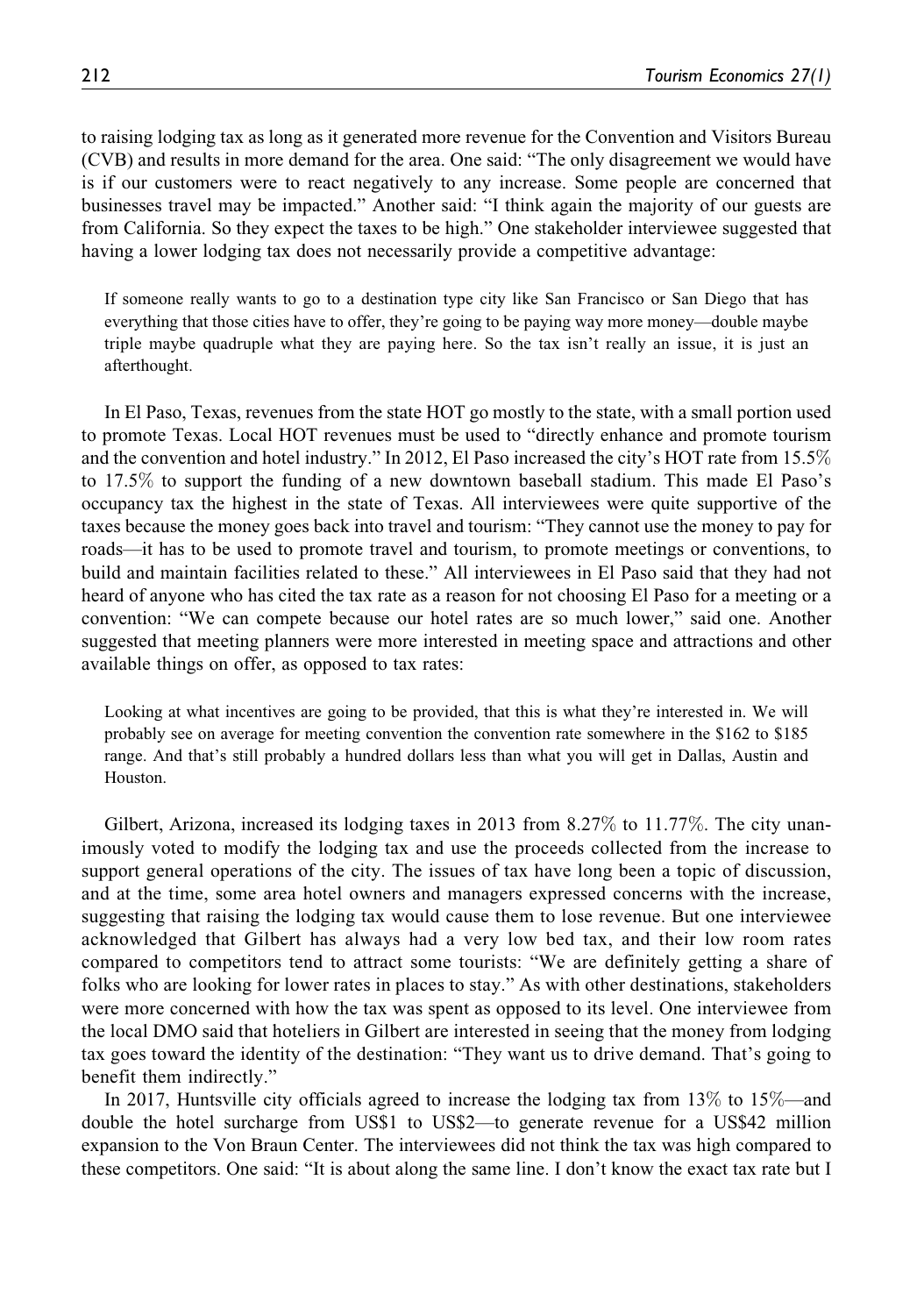think it is pretty comparable." The interviewees overall did not feel that the tax increases would make travelers change their travel plans, one said:

I think probably most travelers, if its business travelers, the company pays for them. As far as families, they look at how much things cost. But I don't think that keeps anybody from coming or have a profound impact. It could have an impact, but I think it is mostly a negligible impact.

Another said: "I don't know if someone would go 25 miles away from here in order to pay 2% less or whatever the number may be. So I don't think the number is extremely high." The room rates did not seem to be affected by the tax increase.

It does not affect the rate basically it does not affect our rate, as far as the lodging tax, we do not increase the rate just because the tax increases, the price is based on supply and demand and is not affected by the lodging tax. I don't feel the other hotels in the market will increase the rate due to the increase of the tax rate, either.

Atlanta's hotel tax is currently 16.9% (sales tax 8.9% and occupancy 8%) plus a State Hotel Assessment Fee of US\$5 per room/per night. Interviewees did not feel tax was high compared to those of the competing cities, one said: "I would say low or similar." Again, interviewees did not feel that the tax deters some visitors (e.g. big groups/meetings) from visiting the destination. One said:

No—to my own surprise, I think the tax rates in Atlanta have actually helped the tourism. Because compared to other cities it is pretty low ... In my years of experiences, I've never actually lost a group because of the tax percentage.

The interviewees overall did not think the tax increases would make travelers change their plan. One said:

People are financially cost-conscious with the dollars...But it is not related to tax. Other factors could be affecting people's expenditures. In my experiences, there are always other factors. I think most of people don't even think about the tax in order to make decisions. They don't know the percentage, and what they fees are when they are paying the bill.

# *Analysis of occupancy levels, ADR, and RevPAR*

Initially, the occupancy levels, ADR, and RevPAR for each city were analyzed relative to competitors over a 5-year period (2 years before the increase and 2 years after). For four of the cities – Chicago, Atlanta, El Paso, and Cincinnati – the tax increase appears to have had no significant impact on these indices relative to competitors. For Gilbert, RevPAR was impacted slightly compared to competitors, and in Riverside, although occupancy levels caught up with competitors, RevPAR went from 7% lower than competitors to 18% lower after the tax increase. The two places where there appears to be an impact are Maine and Huntsville. In the 2 years following the tax increase, hotels in Maine lost ground slightly both in occupancy levels and ADR and lost ground significantly in RevPAR which went from US\$63 versus US\$93 to US\$68 versus US\$109. In Huntsville, ADR went from 27% lower than competitors to 40% lower, and RevPAR went from 45% lower than competitors to 58% lower in the 2 years following the tax increase. However, this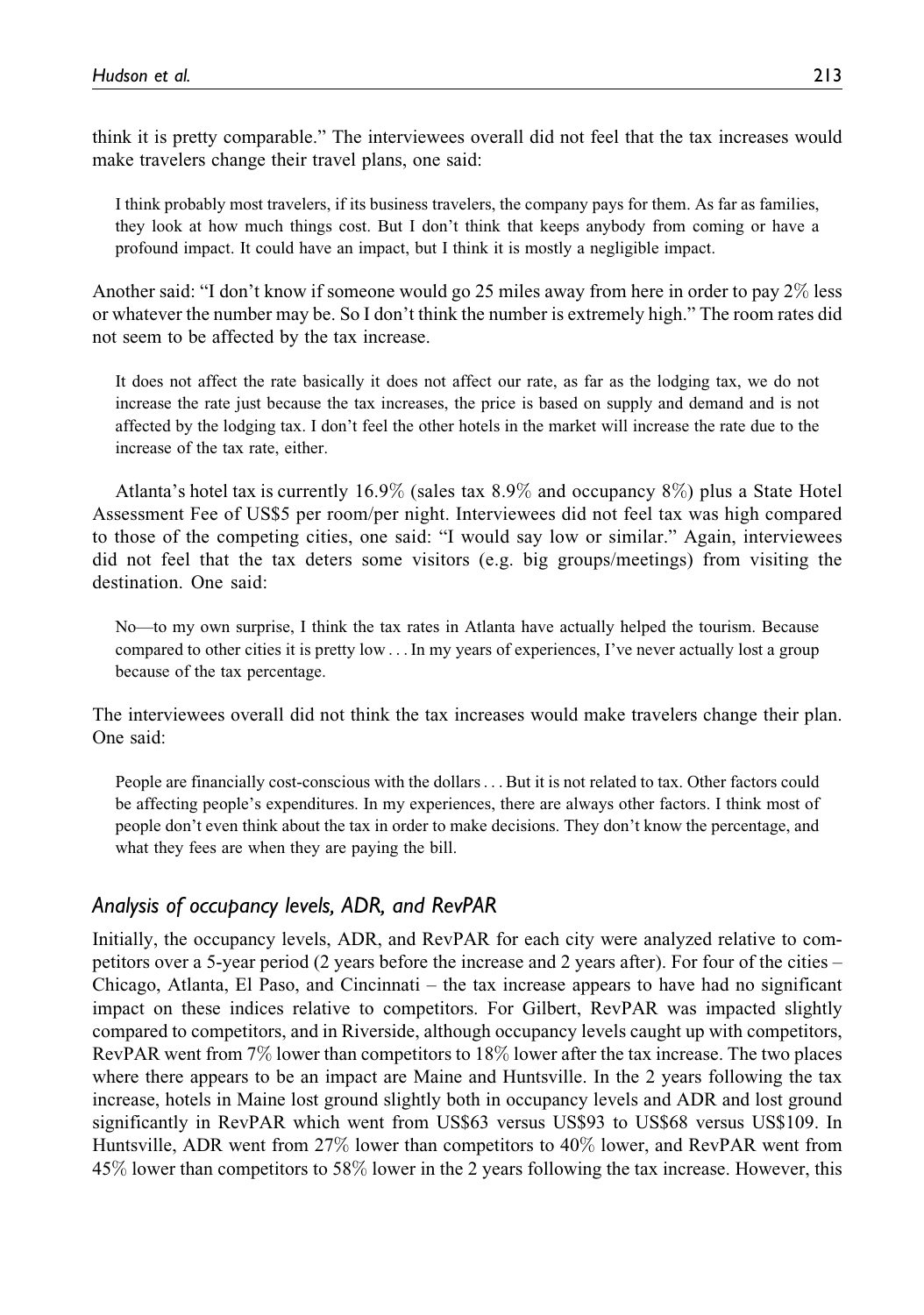| City/State     | Occupancy          | <b>ADR</b>             | <b>RevPAR</b>      |
|----------------|--------------------|------------------------|--------------------|
| Maine          | 0.0909(0.8769)     | $0.0120(0.0769*)$      | 0.0262(0.1285)     |
| Chicago, IL    | $2.6120(0.0032**)$ | $0.0590(0.0020**)$     | $0.1081(0.0007**)$ |
| Atlanta, GA    | 0.3908(0.7139)     | $0.0404(0.0069^{***})$ | 0.0168(0.3638)     |
| Huntsville, AL | $-0.8374(0.3739)$  | 0.0044(0.2948)         | 0.0124(0.5117)     |
| Riverside, CA  | $-1.4102(0.1827)$  | 0.0038(0.2204)         | $0.0442(0.0106**)$ |
| El Paso, TX    | $-0.6134(0.4570)$  | 0.0076(0.1593)         | $-0.0128(0.7293)$  |
| Cincinnati, OH | 1.2050(0.1180)     | $0.0201(0.0665*)$      | $0.0392(0.0570*)$  |
| Gilbert, AZ    | 1.0953 (0.8485)    | $0.0948$ (0.0000***)   | 0.0106(0.3435)     |

**Table 1.** Coefficients estimates of impacts of lodging tax increases on occupancy, ADR, and RevPAR.

*Note:* ADR: average daily rate; RevPAR: revenue per available room. The *p* values are given in parentheses. \*The coefficient is significant at the 10% level.

\*\* The coefficient is significant at the 5% level.

\*\*\*The coefficient is significant at the 1% level.

initial analysis fails to take into account other variables such as supply and demand, so time series models were applied for each destination.

Table 1 summarizes the impact of lodging tax increases on hotel revenue indicators for each destination. Results show that hotel rates (ADR) were significantly increased by the tax increases in Maine, Chicago, Atlanta, Cincinnati, and Gilbert. However, except for Chicago, occupancy was not affected by the lodging tax increases, which may due to the dynamic process of the supply and demand equilibrium. Moreover, for Chicago, Riverside, and Cincinnati, RevPAR was significantly increased by the tax increases, possibly due to an increase of hotel rates or a decrease in hotel supply. As a result, although there were destinations where lodging tax increases bring little impacts (i.e. Huntsville and El Paso), results from this first time series analysis suggest that generally hotel prices were significantly increased by lodging tax increases and therefore the tax burden was passed on to the consumers.

Table 2 summarizes the impacts of lodging tax increases on hotel revenue indicators for each destination when considering hotel rates of the competitor set. Results show that competitors' hotel rates could positively affect the destinations' occupancy (i.e. Maine, Chicago, Atlanta, EI Paso, Cincinnati, Gilbert, and Riverside), hotel rates (i.e. Chicago), and RevPAR (i.e. Maine, Atlanta, Riverside, and Cincinnati). Results also show that hotel pricing is generally increased by the lodging tax increases after considering competitors' impacts. Specifically, for Chicago, Huntsville, EI PASO, and Cincinnati, hotel rates (ADR) were increased with the tax increases. In addition, for Riverside, Gilbert, and Chicago, hotel RevPARs) were increased with tax increases, reflecting the increased hotel prices or increased demand over time. This second time series analysis also shows that there are some destinations where the hotel industry is hurt by the lodging tax increases. For example, in Huntsville, lodging tax increased the hotel rates and decreased the occupancy, leading to decreased RevPAR.

# **Discussion**

The key objective of this study was to determine the impact of raising the lodging tax "too high" can have on certain cities. The proposed hypothesis was that when a city's hotel tax greatly increases above that of an easily accessible competitor, it would result in an economic loss to the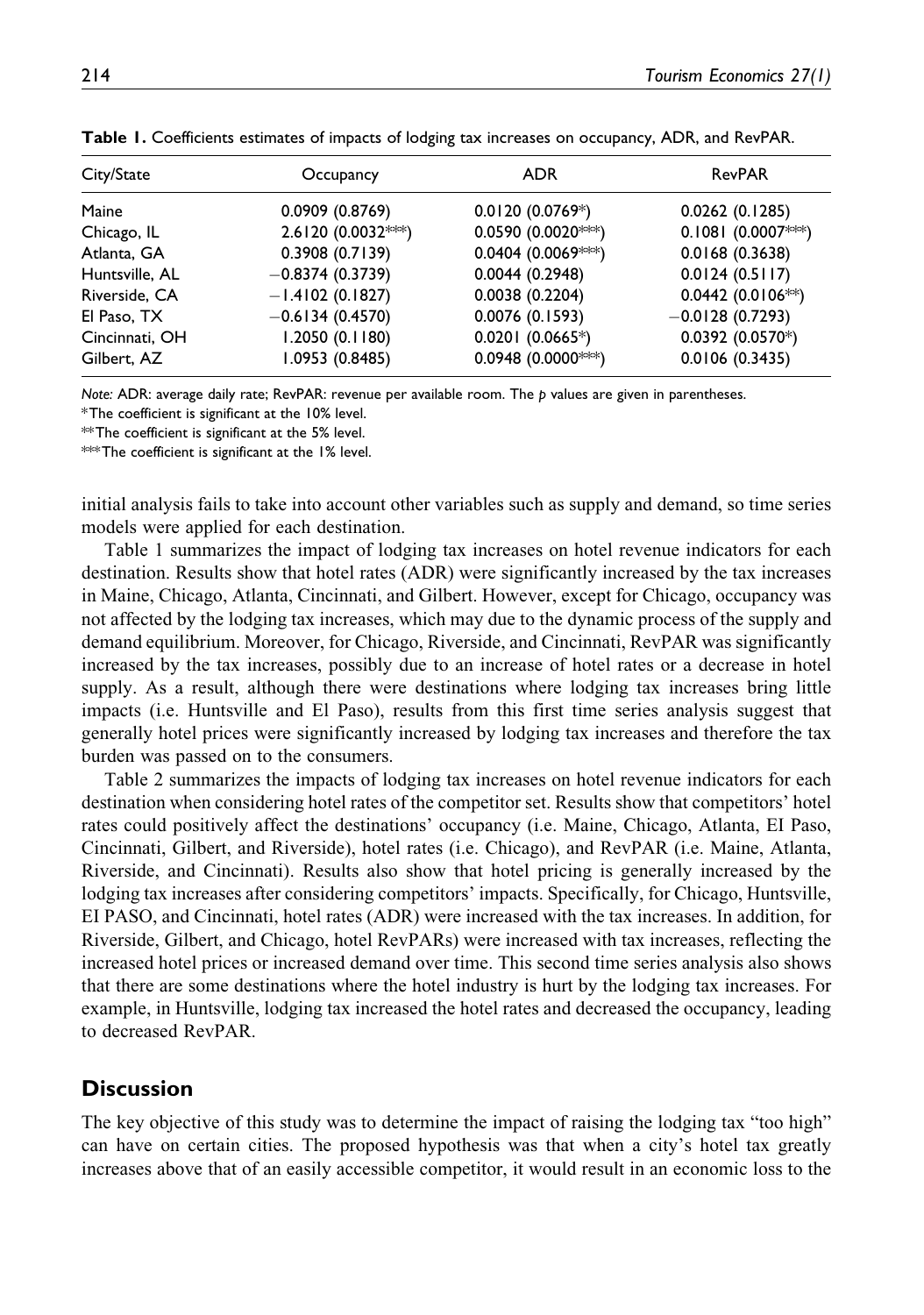| City/State     | Occupancy          | <b>ADR</b>         | <b>RevPAR</b>       |
|----------------|--------------------|--------------------|---------------------|
| Maine          | $-0.9357(0.1972)$  | 0.0056(0.4266)     | 0.0300(0.1077)      |
| Chicago, IL    | $-0.7172(0.2611)$  | $0.0376(0.0358**)$ | $0.0829(0.0126**)$  |
| Atlanta, GA    | 0.2198(0.8305)     | 0.0057(0.4261)     | 0.0688(0.1474)      |
| Huntsville, AL | $-3.3987(0.0586*)$ | $0.0165(0.0441**)$ | $-0.0429$ (0.0621*) |
| Riverside, CA  | $-1.9470(0.1197)$  | 0.0040(0.2109)     | $0.0302(0.0688*)$   |
| El Paso, TX    | $-0.7342(0.3531)$  | $0.0137(0.0605*)$  | 0.0096(0.5330)      |
| Cincinnati, OH | $-0.3805(0.6046)$  | $0.0180(0.0842*)$  | 0.0325(0.1071)      |
| Gilbert, AZ    | 5.6290 (0.2537)    | 0.0025(0.6811)     | $0.2191(0.0000**)$  |

**Table 2.** Coefficients estimates of impacts of lodging tax increases when considering competitors' hotel rates.

*Note:* ADR: average daily rate; RevPAR: revenue per available room. The *p* values are given in parentheses.

\*The coefficient is significant at the 10% level.

\*\* The coefficient is significant at the 5% level.

\*\*\*The coefficient is significant at the 1% level.

city with the disproportionate tax rates. Overall, data from both the interviews and from STR produced mixed findings and did not fully support this hypothesis. The STR data showed that hotels in one destination (Huntsville) were negatively impacted by increasing their lodging tax, and the interviews suggested that high lodging taxes have adversely affected boutique and smaller hotels in Atlanta, Maine, and Chicago. But on the other hand, hotels appear to have absorbed any tax increases with little impact to their businesses. At the same time, many industry stakeholders are certainly opposed to further increases. In Maine for example, the industry was strongly against a recent proposed increase of 1.5% and even caused a government shutdown over it. Also in Chicago, interviewees opposed the latest tax increase, annoyed particularly that the tax did not come back to tourism but was used instead to pay pension obligations.

As mentioned above, this last point about how the tax was spent seemed to be a recurring theme throughout the interviews, with most stakeholders objecting to lodging taxes that were used for purposes other than tourism promotion or support of convention centers. In Atlanta for example, the State Hotel Assessment Fee of US\$5 per room/per night was perceived as an unfair burden on the hospitality industry as the money was used for highway projects across the state. But even this extra assessment fee did not appear to have had a negative impact on occupancy in Georgia, and few interviewees could give examples of any negative impact of tax increases. However, there was a suggestion that tour groups were more sensitive to tax increases. In Maine, for example, there was a fear that a couple of percent could matter to the bottom line for the motor coach industry as they have such tight margins. But most interviewees agreed that meeting planners and business travelers were not impacted by tax increases and tended to absorb them without complaint.

The results of this study make several theoretical contributions to the literature. First, although the results do not provide support to the proposed hypothesis, it does provide significant findings related to the effects of lodging tax on tourism development and destination competitiveness. For each destination, they identify their competitors and keep an eye on their lodging tax rates. The results of qualitative and quantitative analysis indicate that lodging tax should compensate the sustainability of tourism development. Such findings are consistent with Cetin (2014) and Litvin et al. (2006) research.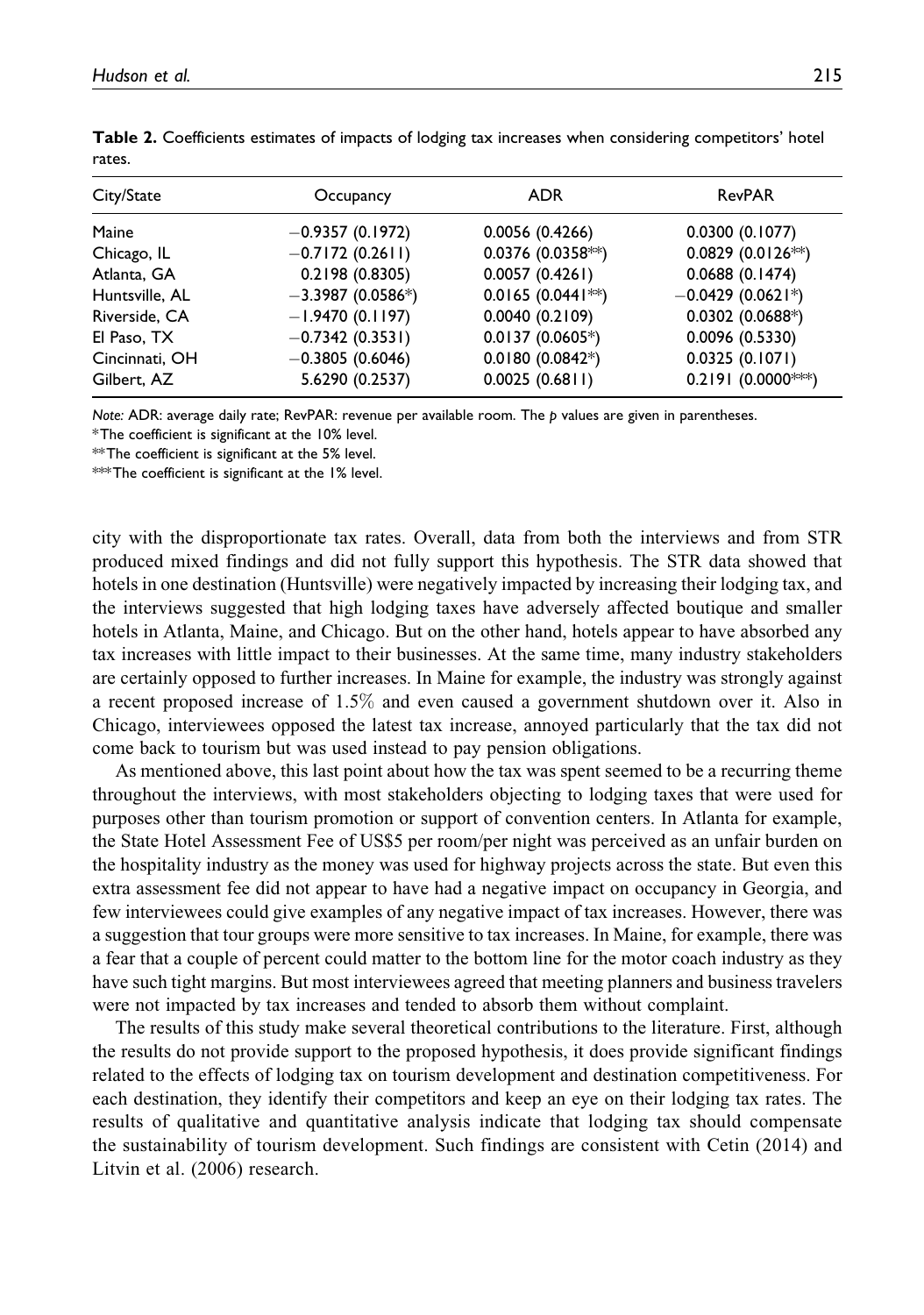Second, the qualitative studies show the important role of stakeholders in influencing the achievement of destination promotion and development. Such a finding is empirically supported by Sheehan and Ritchie's (2005) study. Among a wide range of stakeholders, the DMO, city, and hotels are the most important stakeholders. To better manage the process of tax implementation, the interests and input of these parties may need to be considered carefully.

Third, this study also extends existing understanding of the impacts of lodging tax on hotel and destination pricing strategy. Tax competition theory (Wilson, 1986) holds that the hotels may move to areas with lower tax to avoid high tax areas, while this study shows that if the tax funding is used to promote local tourism development, the benefits may overweigh disadvantages created in hotel price. The results also support the contention made previously in the literature that the allocation of funds created by tourism-related taxes should be spent wisely (Cetin et al., 2017). Otherwise, the use of tax funds by DMOs is becoming subject to scrutiny for their lack of efficiency and effectiveness in trip generation (Sheehan et al., 2007).

From a practical point of view, do all increases in lodging tax get passed on to the consumer? As mentioned in the introduction, depending on the elasticity of supply and demand for the room, hotel managers may not be able to increase rates by the full amount of the tax (Hazinski and Moon, 2016). Although in the interviews it was suggested that some lower priced hotels do not always increase the room rate just because the tax increases, the results of the time series models show that generally hotel prices are significantly increased by lodging tax increases and therefore the tax burden is passed on to the consumers.

In the introduction it was mentioned that US Travel's Travel Tax Institute found that in 2011, 49% of travelers had altered their plans due to higher lodging taxes, by staying at less-expensive hotels, spending less on shopping and entertainment, and visiting during the off-season. This study did find some evidence of this travel behavior in our interviews. In Maine for example, it was suggested that hotel visitors who were sensitive to a tax increase may select a cheaper room than previously, or not eat out as much, or chose a different style of restaurant. In Cincinnati, two hotel managers felt that tax rates do play a role in decision-making. As one said: "Maybe visitors were looking to stay for five nights, they see the tax and they may only stay three. So they either shorten their stay or shop somewhere else."

In Huntsville, one hotel owner thought that the leisure market might change their plans as they are more rate-conscious, whereas he said "group/corporate travelers are not really affected by the tax increase because they are not using their own money." Stakeholders in Riverside and Cincinnati agreed that if visitors "have" to come to the destination anyway, their decision will not be affected by lodging tax. And in El Paso and Gilbert, where room rates are often lower than competitors, it was suggested that any tax increase would have a marginal impact on consumers compared to competitors like Dallas where the room rates are much higher.

Finally, in the introduction it was suggested that if the revenues from increased lodging taxes are spent wisely, it can actually result in a boost to tourism and economic development. In general, this study found that if the tax was spent on tourism marketing, stakeholders seemed to be satisfied with how it was spent and with the resulting outcomes. Alabama's Tourism Director said his office's main interest when it comes to the lodging tax is to encourage cities to dedicate any tax increase to support either marketing their town or targeting any investment into infrastructure that will attract more visitors. Most respondents in Maine also support marketing dollars from lodging tax to be spent wisely to bring in more tourists, although most industry stakeholders there would like to see larger percentage of the funds spent on tourism marketing. And in Riverside and El Paso, stakeholders were not opposed to raising lodging taxes as long as they generated more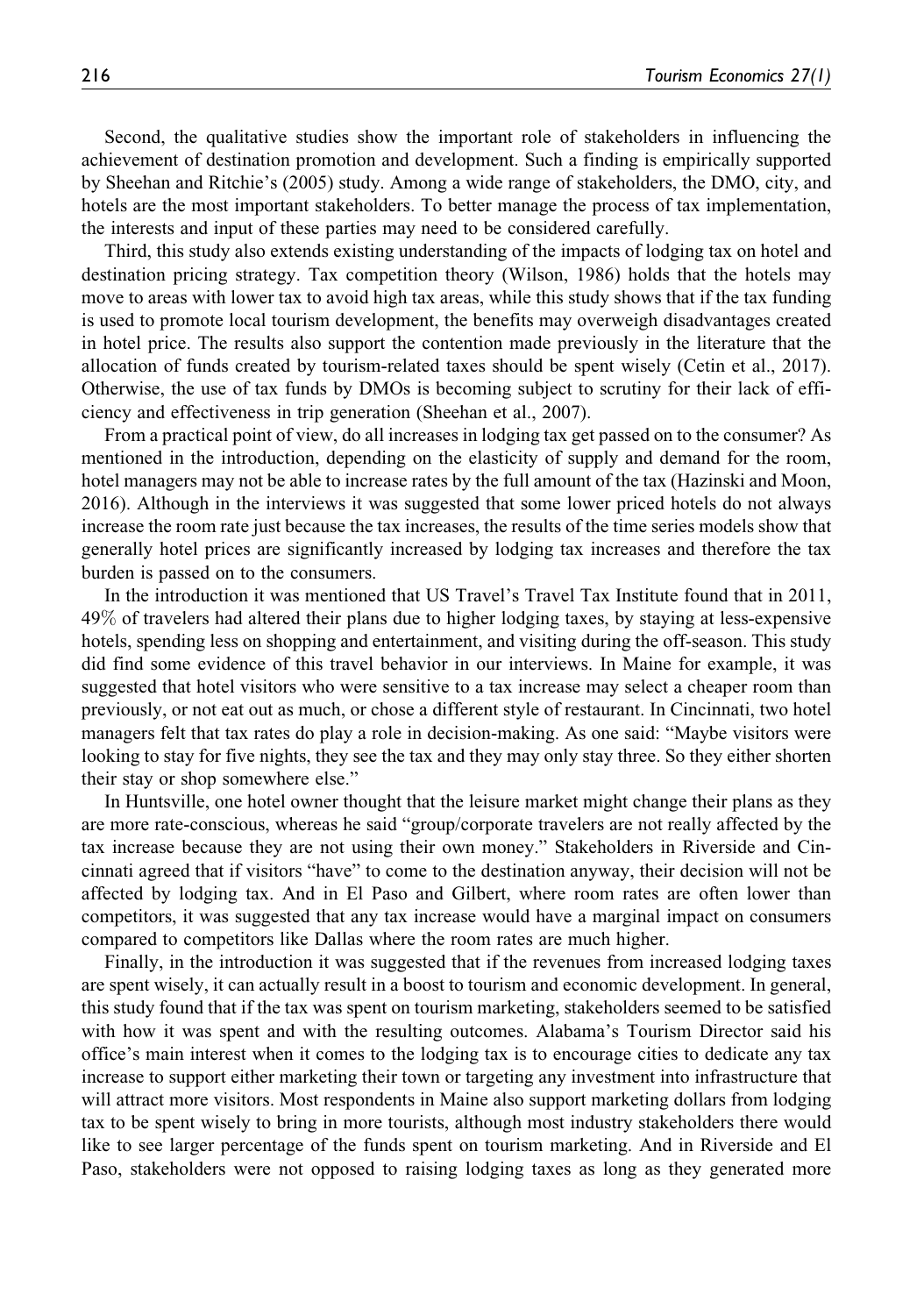revenue for the CVB and resulted in more demand for the area. These findings were consistent with previous studies that tax is allocated to assist local tourism development (Spengler and Uysal, 1989).

In Huntsville, where the latest tax increase was used to generate revenue for a US\$42 million expansion to the convention center, there was general support for the increase because stakeholders believed the center is, and will continue to be, a major driver for tourism in the area. However, as the data show, the city has lost ground to competitors in the short term, so it would be interesting to monitor the situation there to see if in fact the tax increase has a positive longterm impact for the city.

## **Conclusion**

As US destinations compete both domestically and globally, an appropriate balance of lodging tax collection, destination promotion, and infrastructure must be obtained to optimize visitation. This study would suggest that the argument over "how much tax increase is too much?" should be more about "how the lodging tax is spent." From the results (and from previous studies), it seems that if additional funds generated from lodging taxes are utilized to generate additional demand, a destination might benefit accordingly.

In addition, this study only focused on industry stakeholders and only analyzed hotel data in eight US destinations. While the current study extends the existing literature by exploring the impact of the hotel tax increase on certain cities at an aggregate level, future studies should investigate how hotel prices with tax increases affect tourists choices, perceived value, booking intentions, and actual booking behaviors. How sensitive are consumers to lodging tax increases? Conjoint analysis, a technique that asks respondents to make trade-offs between different groupings of attributes, could be employed with different types of hotel guests (and meeting planners) to determine how much is too much and how tax increases change travel behavior for various travel segments. Cetin et al. (2017) also argue that locals should also be questioned about their interests and opinions regarding the impact of lodging taxes.

Future research could also explore how lodging tax dollars are used to sustain a destination. As of late, there has been much discussion about "overtourism," but although there are numerous studies on how tax dollars influence the success of destinations and hotel occupancy, there are very few research papers on optimal ways to invest tourism tax dollars in tourism-supporting infrastructure. In the future, researchers could look at what fair proportion of lodging taxes might be invested in local and regional sustainability and triple bottom line goals (Wood, 2017).

#### **Declaration of conflicting interests**

The author(s) declared no potential conflicts of interest with respect to the research, authorship, and/or publication of this article.

#### **Funding**

The author(s) disclosed receipt of following financial support for the research, authorship, and/or publication of this article: This research project was funded by the American Hotel & Lodging Educational Foundation.

#### **ORCID iD**

Simon Hudson **b** <https://orcid.org/0000-0002-0274-1393>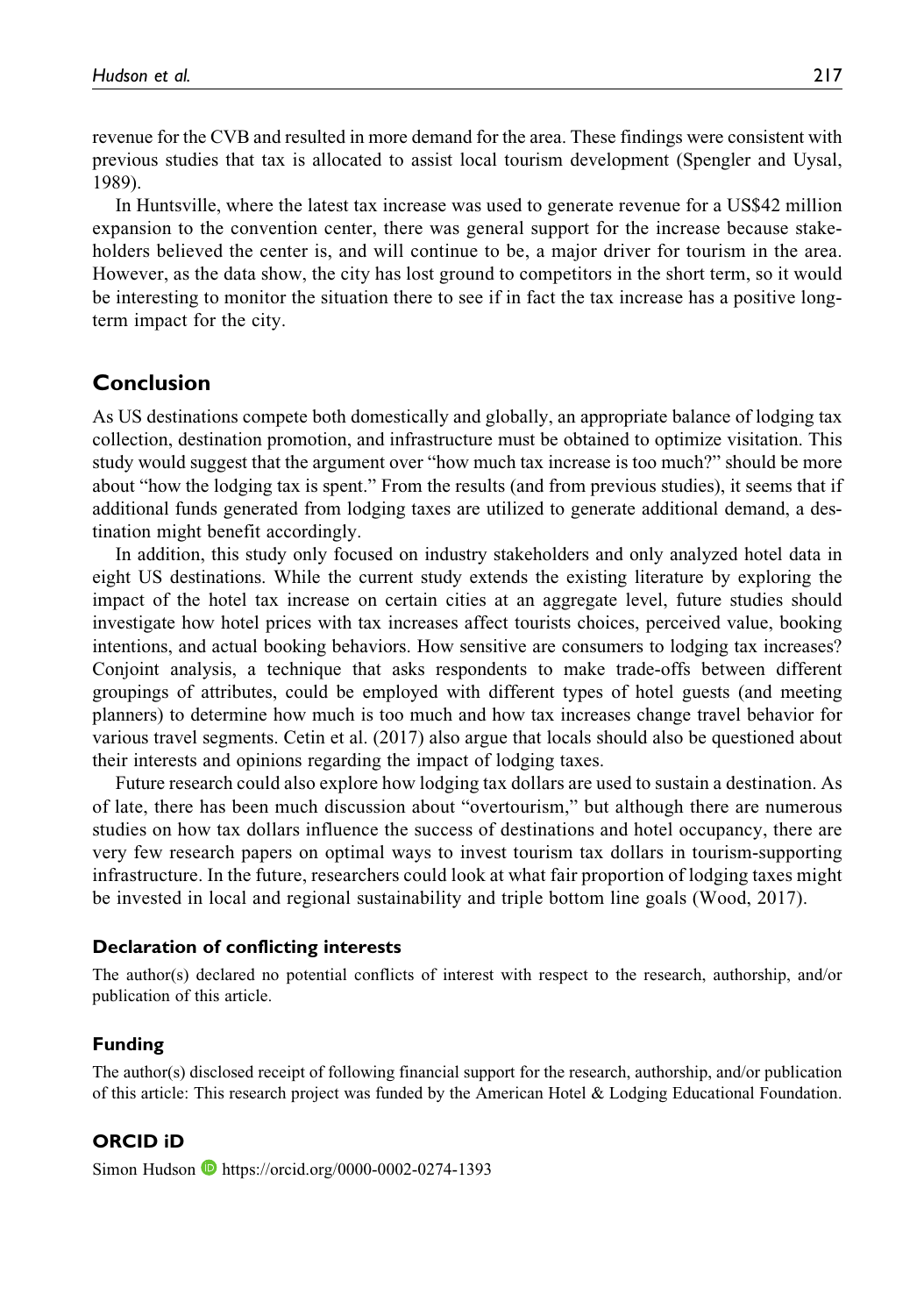#### **References**

- American Hotel & Lodging Educational Foundation (2008) Room taxes and economic impact of the lodging industry.
- American Economics Group, Inc (1998) Impact of Room Tax Increases on the Lodging Industry. Report, American Hotel & Lodging Association.
- Ampountolas A (2018) Forecasting hotel demand uncertainty using time series Bayesian VAR models. Tourism Economics 25(5): 734–756.
- Anderson J (2015) Did lodging tax increases hurt hotels in Birmingham area cities? Available at: [http://www.](http://www.al.com/news/birmingham/index.ssf/2015/08/did_lodging_tax_increases_hurt.html) [al.com/news/birmingham/index.ssf/2015/08/did\\_lodging\\_tax\\_increases\\_hurt.html](http://www.al.com/news/birmingham/index.ssf/2015/08/did_lodging_tax_increases_hurt.html) (accessed 10 May 2019).
- Bonham C, Fujii E, Im E, et al. (1992) The impact of the hotel room tax: an interrupted time series approach. National Tax Journal 45: 433–441.
- Cetin G, Alrawadieh Z, Dincer MZ, et al. (2017) Willingness to pay for tourist tax in destinations: empirical evidence from Istanbul. Economies 5(21): 1–15.
- Collins CG and Stephenson EF (2018) Taxing the travelers: a note on hotel tax incidence. Journal of Regional Analysis & Policy 48: 7–11.
- Dickey DA and Fuller WA (1979) Distribution of the estimators for autoregressive time series with a unit root. Journal of the American Statistical Association 74(366): 427–431.
- Global Business Travel Association (2013) Travel taxes in the U.S. The best and worst cities to visit. Available at: [http://www.autorentalnews.com/article/story/2011/09/travel-taxes-in-the-u-s-the-best-and](http://www.autorentalnews.com/article/story/2011/09/travel-taxes-in-the-u-s-the-best-and-worst-cities-to-visit.aspx)[worst-cities-to-visit.aspx](http://www.autorentalnews.com/article/story/2011/09/travel-taxes-in-the-u-s-the-best-and-worst-cities-to-visit.aspx) (accessed 10 May 2019).
- Hazinski TA and Moon A (2016) 2016 HVS lodging tax report USA. Available at: [https://www.hvs.com/](https://www.hvs.com/article/7775-2016-hvs-lodging-tax-report-usa) [article/7775-2016-hvs-lodging-tax-report-usa](https://www.hvs.com/article/7775-2016-hvs-lodging-tax-report-usa) (accessed 10 May 2019).
- Hazinski TA, Davis A and Kremer D (2018) 2018 HVS lodging tax report USA. Available at: [https://www.](https://www.hvs.com/article/8350-2018-HVS-Lodging-Tax-Report-USA) [hvs.com/article/8350-2018-HVS-Lodging-Tax-Report-USA](https://www.hvs.com/article/8350-2018-HVS-Lodging-Tax-Report-USA) (accessed 10 May 2019).
- Hiemstra SJ and Ismail JA (1993) Incidence of the impacts of room taxes on the lodging industry. Journal of Travel Research 31(4): 22–26.
- Hotel Interactive (2011) Survey: 49% of travelers alter plans due to high travel taxes. Available at: [http://](http://www.hotelinteractive.com/article.aspx?articleid=20351) [www.hotelinteractive.com/article.aspx?articleid](http://www.hotelinteractive.com/article.aspx?articleid=20351)=[20351](http://www.hotelinteractive.com/article.aspx?articleid=20351) (accessed 10 May 2019).
- Lee SK (2014) Revisiting the impact of bed tax with spatial panel approach. International Journal of Hospitality Management 41: 49–55.
- Litvin SW, Crotts JC, Blackwell C, et al. (2006) Expenditures of accommodation tax revenue: a South Carolina study. Journal of Travel Research 45(2): 150–157.
- Mak J (2015) Are hotel property taxes fully passed on to hotel guests? Implications from recent research on property tax incidence. Tourism Economics 21(4): 899–905.
- Nemerofsky J (2001) Sleepless over the hotel tax. Southern Illinois University Law Journal 25(3): 527–562.
- Phillips PC and Ouliaris S (1990) Asymptotic properties of residual based tests for cointegration. Econometrica 58(1): 165–193.
- Povich ES (2015) States lure tourists, then tax them. Available at: [https://www.pewtrusts.org/en/research](https://www.pewtrusts.org/en/research-and-analysis/blogs/stateline/2015/6/15/states-lure-tourists-then-tax-them)[and-analysis/blogs/stateline/2015/6/15/states-lure-tourists-then-tax-them](https://www.pewtrusts.org/en/research-and-analysis/blogs/stateline/2015/6/15/states-lure-tourists-then-tax-them) (accessed 10 May 2019).
- Sheehan LR and Ritchie JB (2005) Destination stakeholders exploring identity and salience. Annals of Tourism Research 32(3): 711–734.
- Sheehan L, Ritchie JR and Hudson S (2007) The destination promotion triad: understanding asymmetric stakeholder interdependence among the city, hotels and DMO. Journal of Travel Research 46(1): 64–74.
- Spengler JO and Uysal M (1989) Considerations in the hotel taxation process. International Journal of Hospitality Management 8(4): 309–316.